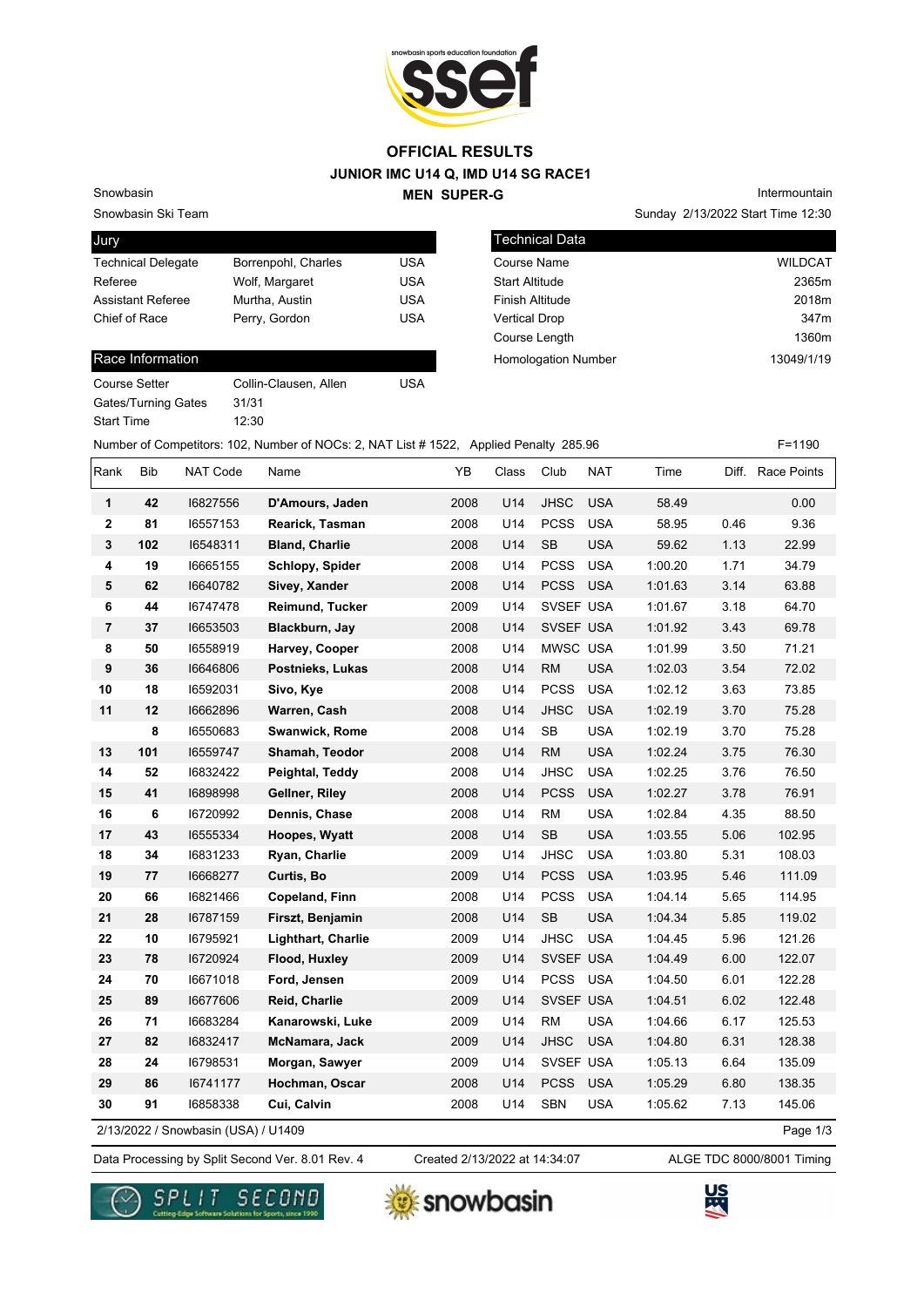## **JUNIOR IMC U14 Q, IMD U14 SG RACE1 MEN SUPER-G OFFICIAL RESULTS**

Snowbasin Ski Team

Snowbasin

# Intermountain

Sunday 2/13/2022 Start Time 12:30

| Rank | Bib            | <b>NAT Code</b> | Name                      | YB   | Class | Club             | NAT        | Time    | Diff. | Race Points |
|------|----------------|-----------------|---------------------------|------|-------|------------------|------------|---------|-------|-------------|
| 31   | 94             | 16710284        | <b>Schillinger, Rhys</b>  | 2009 | U14   | <b>RM</b>        | <b>USA</b> | 1:05.88 | 7.39  | 150.35      |
| 32   | 64             | 16614818        | Hanrahan, Andrew          | 2009 | U14   | <b>RM</b>        | <b>USA</b> | 1:05.98 | 7.49  | 152.39      |
| 33   | 61             | 16640977        | <b>Bush, Samuel</b>       | 2008 | U14   | <b>PCSS</b>      | <b>USA</b> | 1:06.02 | 7.53  | 153.20      |
| 34   | 56             | 16588893        | Harman, Devon             | 2008 | U14   | SB               | <b>USA</b> | 1:06.81 | 8.32  | 169.27      |
| 35   | 55             | 16706577        | Hovey, Tommy              | 2009 | U14   | SVSEF USA        |            | 1:06.87 | 8.38  | 170.49      |
| 36   | 59             | 16738093        | Paulman, Fletcher         | 2008 | U14   | <b>SBN</b>       | <b>USA</b> | 1:06.91 | 8.42  | 171.31      |
| 37   | 99             | 16833075        | Beninga, Finn             | 2009 | U14   | <b>JHSC</b>      | <b>USA</b> | 1:07.22 | 8.73  | 177.61      |
| 38   | 30             | 16708776        | Duffy, Luke               | 2009 | U14   | SB               | <b>USA</b> | 1:07.69 | 9.20  | 187.18      |
| 39   | 80             | 16715081        | Parker, Cortland          | 2009 | U14   | <b>SB</b>        | <b>USA</b> | 1:07.72 | 9.23  | 187.79      |
| 40   | 2              | 16633857        | Butrum, Alexander         | 2009 | U14   | <b>SB</b>        | <b>USA</b> | 1:07.77 | 9.28  | 188.80      |
| 41   | 98             | 16999404        | Baev, Emelyen             | 2009 | U14   | <b>JHSC</b>      | <b>USA</b> | 1:07.83 | 9.34  | 190.03      |
| 42   | 73             | 16906282        | Liljenquist, Evan         | 2009 | U14   | <b>PCSS</b>      | <b>USA</b> | 1:07.87 | 9.38  | 190.84      |
| 43   | 22             | 16803034        | <b>Ritter, Ashton</b>     | 2009 | U14   | <b>JHSC</b>      | <b>USA</b> | 1:08.07 | 9.58  | 194.91      |
|      | 16             | 16774088        | Lancaster, Max            | 2009 | U14   | MWSC USA         |            | 1:08.07 | 9.58  | 194.91      |
| 45   | 40             | 16905648        | Koeckeritz, Jack          | 2008 | U14   | <b>BBSEF USA</b> |            | 1:08.19 | 9.70  | 197.35      |
| 46   | 85             | 16707008        | <b>Higgins, Owen</b>      | 2009 | U14   | SB               | <b>USA</b> | 1:08.26 | 9.77  | 198.77      |
| 47   | 26             | 16711483        | <b>Boschetto, Auguste</b> | 2009 | U14   | <b>PCSS</b>      | <b>USA</b> | 1:08.31 | 9.82  | 199.79      |
| 48   | 39             | 16954766        | Rice, Rex                 | 2009 | U14   | <b>SB</b>        | <b>USA</b> | 1:08.38 | 9.89  | 201.22      |
| 49   | 67             | 17110563        | McBride, Kaichiro         | 2009 | U14   | <b>JHSC</b>      | <b>USA</b> | 1:08.48 | 9.99  | 203.25      |
| 50   | 63             | 16618219        | Salinas, Jax              | 2008 | U14   | <b>RM</b>        | <b>USA</b> | 1:08.50 | 10.01 | 203.66      |
| 51   | 31             | 16729343        | Schernthanner, Espen      | 2009 | U14   | SVSEF USA        |            | 1:08.72 | 10.23 | 208.13      |
| 52   | 90             | 16788804        | Lamb, Matthias            | 2008 | U14   | <b>BR</b>        | <b>USA</b> | 1:08.85 | 10.36 | 210.78      |
| 53   | 29             | 16790758        | Lassley, Oliver           | 2009 | U14   | SB               | <b>USA</b> | 1:09.05 | 10.56 | 214.85      |
| 54   | 21             | 16835348        | Barnett, Bard             | 2009 | U14   | <b>JHSC</b>      | <b>USA</b> | 1:09.16 | 10.67 | 217.08      |
| 55   | 27             | X7049267        | Germanaz, Aubin           | 2008 | U14   | <b>PCSS</b>      | X          | 1:09.22 | 10.73 | 218.31      |
| 56   | $\overline{7}$ | 16835028        | Putnam, Zachary           | 2008 | U14   | <b>JHSC</b>      | <b>USA</b> | 1:09.42 | 10.93 | 222.37      |
| 57   | 48             | 16608996        | Widmer, Jonah             | 2008 | U14   | SB               | <b>USA</b> | 1:09.50 | 11.01 | 224.00      |
| 58   | 58             | 16909523        | Chircop, Ryder            | 2009 | U14   | <b>TVSEF USA</b> |            | 1:09.56 | 11.07 | 225.22      |
| 59   | 38             | 16945903        | <b>Dulcich, Dominic</b>   | 2009 | U14   | SVSEF USA        |            | 1:09.58 | 11.09 | 225.63      |
| 60   | 83             | 16917798        | Kandolin, Sage            | 2009 | U14   | <b>JHSC</b>      | <b>USA</b> | 1:09.93 | 11.44 | 232.75      |
| 61   | 68             | 17023217        | Haynes, Jack              | 2008 | U14   | SVSEF USA        |            | 1:10.01 | 11.52 | 234.38      |
| 62   | 95             | 17135857        | Patten, Parker            | 2007 | U16   | JHSC USA         |            | 1:10.06 | 11.57 | 235.40      |
| 63   | 92             | 16833305        | Ramage, Tyler             | 2009 | U14   | <b>JHSC</b>      | <b>USA</b> | 1:10.41 | 11.92 | 242.52      |
| 64   | ${\bf 72}$     | 16831268        | Hall, Whit                | 2008 | U14   | <b>JHSC</b>      | <b>USA</b> | 1:10.67 | 12.18 | 247.81      |
| 65   | 100            | 16926408        | Moore, Jameson            | 2009 | U14   | RM               | <b>USA</b> | 1:11.16 | 12.67 | 257.78      |
|      | 15             | 16999057        | Klausmann, Lincoln        | 2008 | U14   | TVSEF USA        |            | 1:11.16 | 12.67 | 257.78      |
| 67   | 1              | 16613219        | Sattelmeier, Oscar        | 2008 | U14   | <b>PCSS</b>      | <b>USA</b> | 1:11.43 | 12.94 | 263.27      |
| 68   | 51             | 16710032        | Williams, Wyatt           | 2009 | U14   | ${\sf RM}$       | <b>USA</b> | 1:11.44 | 12.95 | 263.47      |
| 69   | 25             | 16793949        | <b>Strand, Bryer</b>      | 2009 | U14   | <b>JHSC</b>      | <b>USA</b> | 1:11.47 | 12.98 | 264.08      |
| 70   | 79             | 16947563        | McNally, Logan            | 2009 | U14   | <b>PCSS</b>      | <b>USA</b> | 1:11.69 | 13.20 | 268.56      |
| 71   | 97             | 17048252        | Holman, Reid              | 2008 | U14   | SVSEF USA        |            | 1:11.88 | 13.39 | 272.42      |
| 72   | 13             | 16863143        | <b>Baudendistel, Sebe</b> | 2009 | U14   | SB               | USA        | 1:11.91 | 13.42 | 273.03      |
| 73   | 3              | X7086231        | Brandolini, Romann        | 2009 | U14   | <b>RM</b>        | X          | 1:11.92 | 13.43 | 273.24      |
| 74   | 4              | 16789184        | Schlegel, Samuel          | 2008 | U14   | <b>SB</b>        | USA        | 1:12.26 | 13.77 | 280.16      |
| 75   | 11             | 16714295        | Herrod, Wilkes            | 2009 | U14   | <b>SB</b>        | <b>USA</b> | 1:12.27 | 13.78 | 280.36      |

2/13/2022 / Snowbasin (USA) / U1409

Page 2/3

Data Processing by Split Second Ver. 8.01 Rev. 4 Created 2/13/2022 at 14:34:07 ALGE TDC 8000/8001 Timing

Created 2/13/2022 at 14:34:07